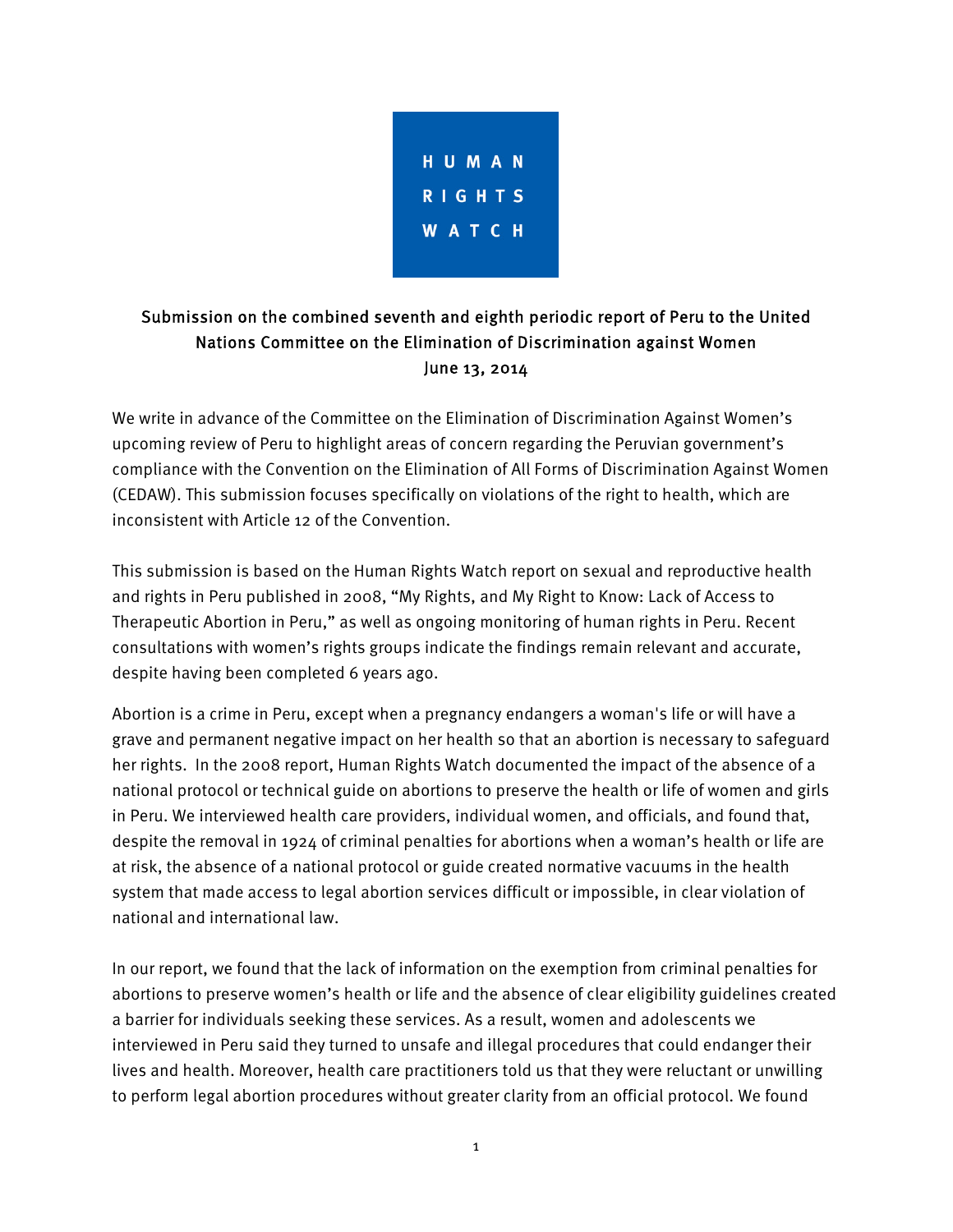that some doctors failed to provide their patients with adequate medical treatment because they feared prosecution or other sanctioning due to unpredictable administrative approval procedures and confusion about the legal exceptions to the criminalization of abortion.

Since 2008, research by experts and organizations working on health care and women's rights in Peru has shown that the absence of a national protocol or technical guide continues to have a negative impact on women and girls in Peru. Several organizations specializing in health or rights are calling for the adoption of a national guide (in some cases referring to the document as a "protocol," but referring to the same content), including the Medical College of Peru. The Peruvian Society of Obstetrics and Gynecology has expressed the need for a guide or protocol in various statements since 2003. Eleven professional schools in the Arequipa region, led by the Bar Association, made similar statements in 2009. The Human Rights Ombudsman has also made public statements calling for a guide or protocol since 2005. In 2013, the Ministry of Women and Vulnerable Populations and the Ministry of Justice and Human Rights released technical reports signaling the need for and the constitutional obligation the state had to provide these health services and to approve the guide.

On March 14, 2014, the Minister of Health Midori Musme Cristina De Habich Rospigliosi made a public statement to Congress and to the press that the ministry will adopt a national technical guide on legal abortion to save the life or preserve the health of a pregnant woman by the end of June 2014. At the time of writing this letter, the guide had not been adopted. Should they adopt the guide, the Peruvian government will be taking an important step toward ensuring that women's health and rights are protected.

Over the past seven years, Human Rights Watch has published several reports on Latin American and Caribbean countries focusing on the impact of laws and practices that restrict women's access to comprehensive reproductive health services, including safe and legal abortion. We have consistently found that excessive restrictions on accessing abortion create an environment where women turn to unsafe and clandestine procedures that can threaten their health and lives. We have also found that clear protocols and guides are extremely important for ensuring that health care professionals, government officials, and individual women understand the criteria and processes for accessing legal abortion services.

The United Nations Human Rights Committee in the 2005 case K.L. v. Peru concluded that Peru needed to provide clear national protocols for when abortions may be performed legally. And, as is well known by the esteemed members of this committee, the Committee on the Elimination of All Forms of Discrimination against Women recommended in the 2011 case of L.C. v. Peru that the state party take measures towards the adoption of a guideline or protocol to ensure that health services are available and accessible in public facilities.